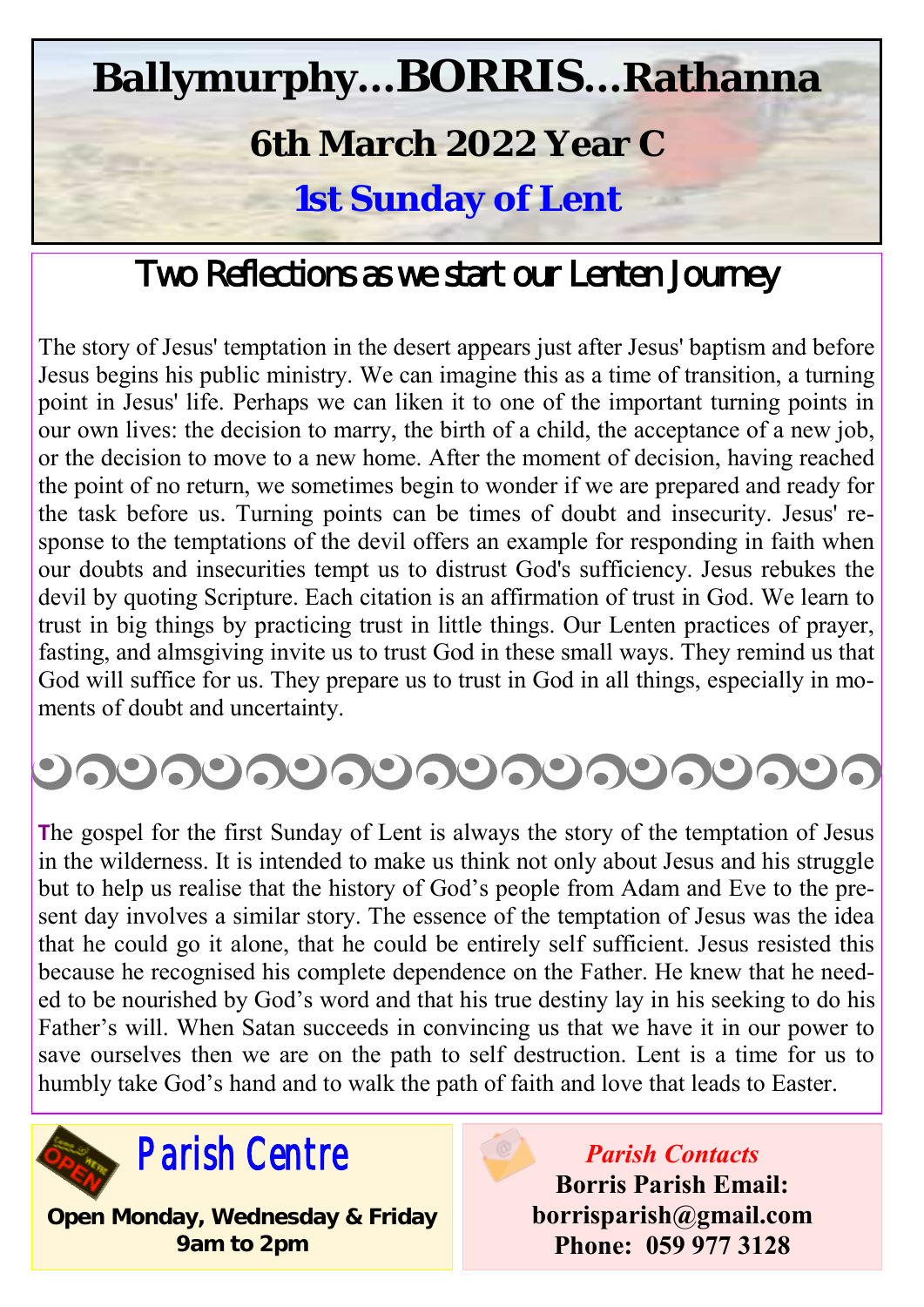### *With Love We Remember... Saturday 5th & Sunday 6th March*

*Borris - Anniversary Mass* **Kate Cox, and her parents Peter & Sarah Doyle, Ballyroughan**

*We also pray for:*

**Johnny Phelan Ballymartin 1st Anniversary John Doyle Kyle, Eileen Connolly Graiguenamanagh, Patrick Redmond Ballymartin, Mary-Jo Dowling Ballytiglea, William, James & Sean Joyce Kilcoltrim & deceased members of the Joyce family Kilcoltrim, May & Johnny Byrne, Moyvalley, Rathanna Lizzie, Bridget & John Flood, Knock Lorcan Murphy, Ballycoppigan Bridget Coleman, Ballyellen**

**Carmel O'Donaghue, Borris Vocational School**

*Anniversary Masses this Week*

**Wednesday 9th March: Mary Kavanagh Ballinagree Thursday 10th March: Jim Rice Main Street Borris Friday 11th March: Mary Fleming & James Fleming Borris**

*God holds them in the palm of his hand...*

### *Act of Spiritual Communion*

My Jesus, I believe that You are present in the Most Holy Sacrament. I love You above all things, and I desire to receive You into my soul.

Since I cannot at this moment receive You sacramentally, come at least spiritually into my heart.

I embrace You as if You were already there and unite myself wholly to You. Never permit me to be separated from You. *Pilgrimage to Knock Shrine* 

The Annual Kildare & Leighlin Diocesan Pilgrimage to Knock Shrine will take place this year on Sunday 5<sup>th</sup> June. Due to Covid this pilgrimage was celebrated via webcam for the past couple of years. More details to follow in the coming weeks.



**Amen.**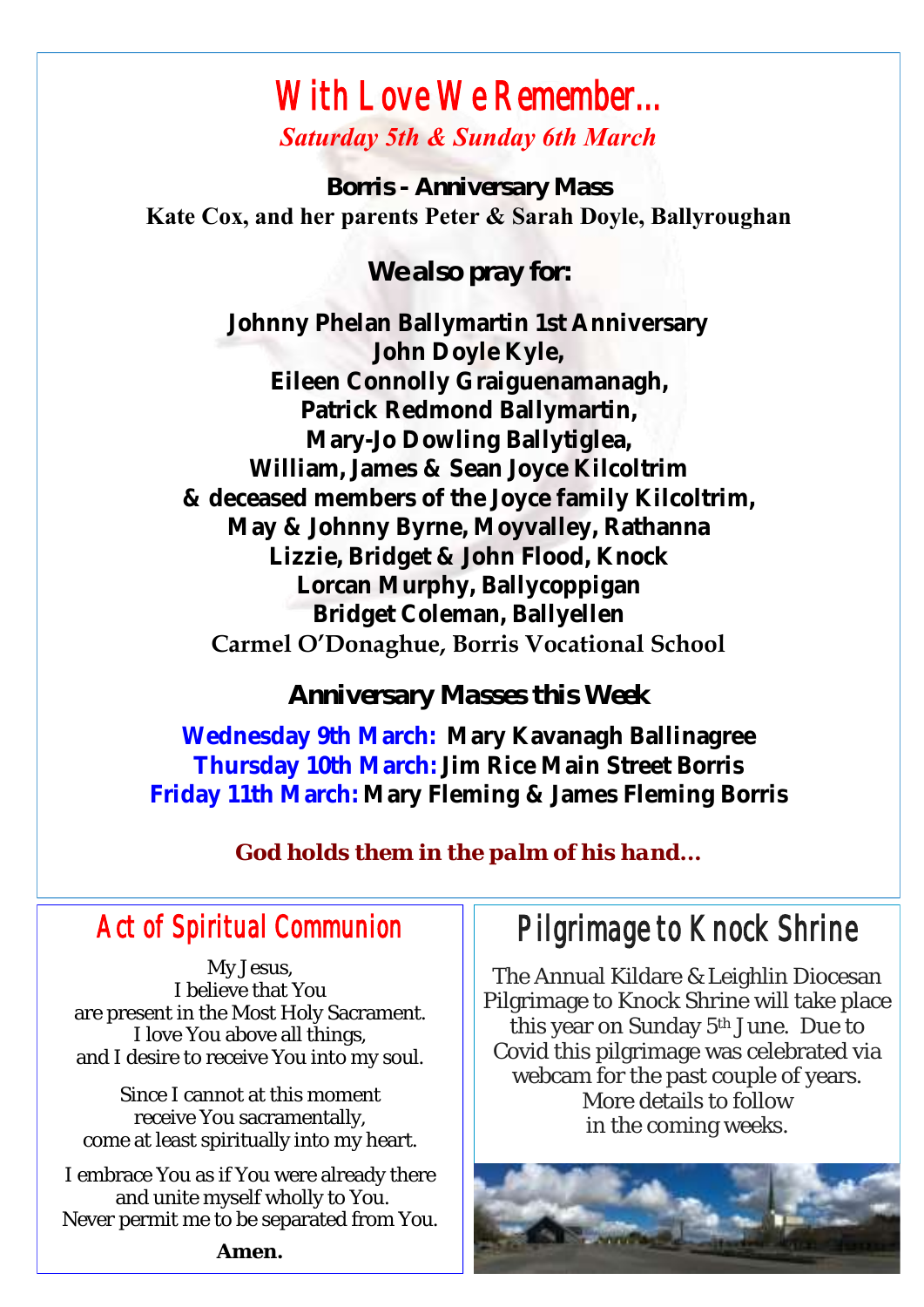## *Prayer to our Blessed Mother*

Take my hand, O Blessed Mother, hold me firmly lest I fall. I am nervous when I'm walking and to thee I humbly call.

Guide me over every crossing, watch me when I'm on the stairs, let me know you are beside me, listen to my fervent prayers.

Bring me to my destination safely, every single day. Help me with each undertaking, as the hours go on their way.

And when evening falls upon me and I fear to be alone, take my hand, O Blessed Mother, once again and lead me home.

*Amen*

#### **Saint of the Week**

#### **St. John of God 1494-1550**



Feast Day 8th March Patron Saint of Nurses, the Sick, Heart Patients, Printers & Booksellers

#### **Irish Saint of the Week**

#### **St. Senan died 544**



Feast Day 8th March Senan was a monk in Kilrush Co. Clare. His vocation seems to have resulted from an experience of danger from the sea. His principal monastery was on Slattery Island near Kilrush. He was anamchara (soul friend) to Ciaran of Clonmacnois. He died in 554

*Safeguarding* 

If you are concerned about the welfare & safety of children or vulnerable adults contact the **Director of Safeguarding** 

**Ms. Kathleen Sherry** 

Mob: 085-8021633, email [safeguarding@kandle.ie](mailto:safeguarding@kandle.ie)

## *Éist Cancer Support Centre*

Éist Cancer Support Centre is now open at [46 Idrone Park, Tullow Road, Carlow.](https://www.google.com/maps/search/46+Idrone+Park,+Tullow+Road,+Carlow?entry=gmail&source=g) 

**Mobile: 085 866 1499 Phone: 059 9139684 Email: [reception@eistcarlowcancersupport.ie](https://mail.google.com/mail/u/0/h/1qtoezsqni0f/?&cs=wh&v=b&to=reception@eistcarlowcancersupport.ie)**

éist

## Prayer for Ukraine

God of peace and justice We pray for the people of Ukraine today.

We pray for peace and the laying down of weapons We for all those who fear for tomorrow, that your spirit of comfort draw near to them. We pray for those with power over war and peace, For wisdom, discernment and compassion to guide their decisions.

Above all, we pray for all your precious children at risk that you would hold and protect them. We pray in the name of Jesus, the Prince of Peace.



*Archbishop Justin Welby Archbishop Stephen Cottrell*